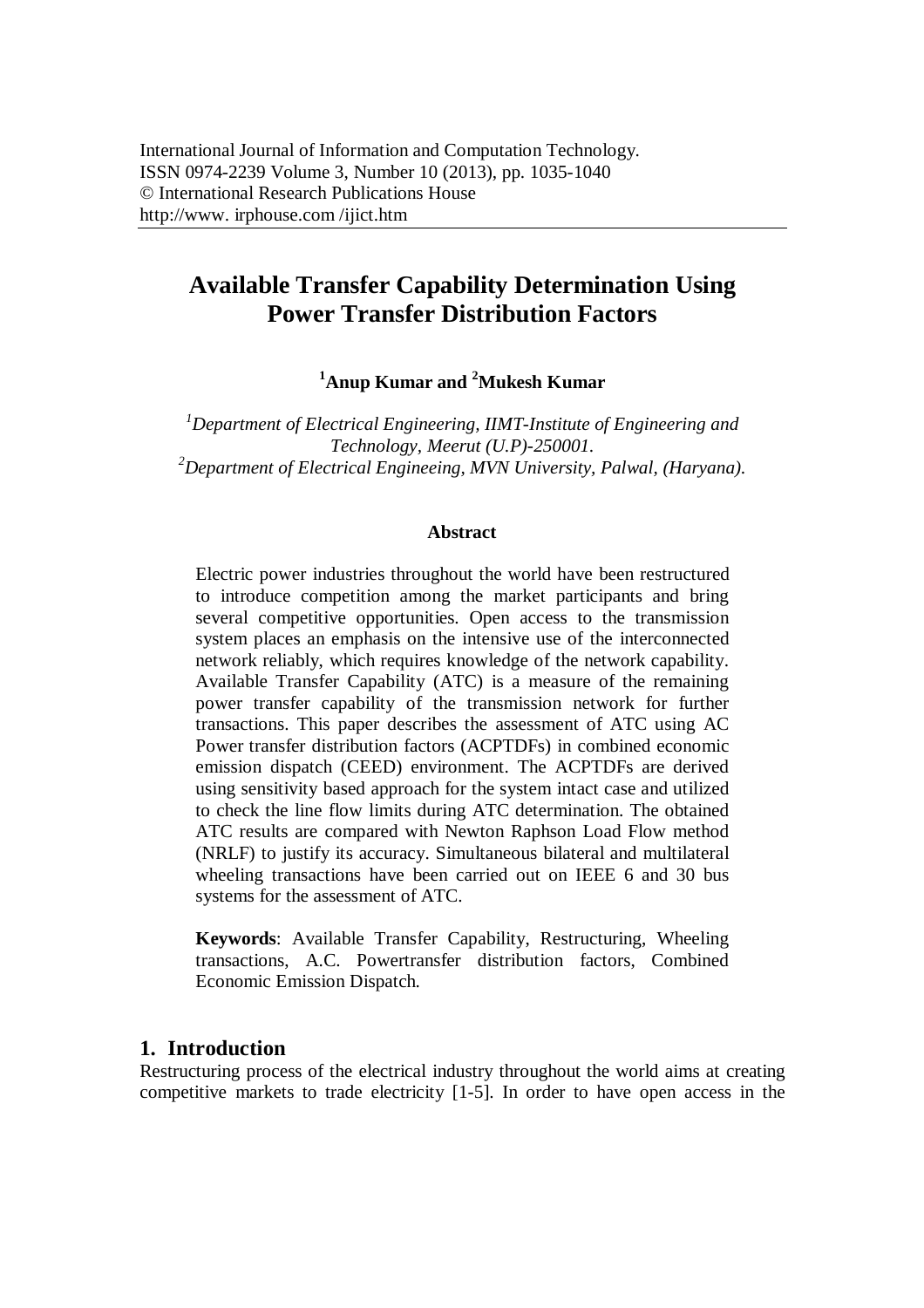restructured power market, a transparent knowledge about the generation capacity and the transmission capability of the system has to be determined. Since many utilities provide transaction services for wholesale customers, they must know about the post information on ATC of their transmission networks. Such information will help power marketers, sellers and buyers in reserving transmission services. The computation of ATC has been carried out by the various researchers. Yan-Ou and Chanansingh demonstrated on IEEE 24 bus reliability test system [11]. However this method has a poor accuracy due to the assumption involved in the DC power flow model. Researchers have proposed the computation of ATC using AC Power Transfer Distribution Factors (ACPTDF) [13-15]. Before computing the ATC, the basic optimal power flow solution has to be determined. Nanda et.al made an attempt to explore the feasibility ofdeveloping a classical technique based on coordination equations to solve the combined economic emission load dispatch with line flow constraints [16]. ATC is computed using ACPTDF also in CEED environment for IEEE test systems. CEED problem is formulated as a multiobjective problem by considering both economy and emission simultaneously.

#### **2. Available transfer capability**

Available transfer capability (ATC) is a measure of the transfer capability remaining in the physical transmission network for further commercial activity over and above committed uses [21]. ATC can be expressed as:

$$
ATC = TTC - existing transmission commitments \t(1)
$$

Where, Total Transfer Capability (TTC) is defined as the amount of electric power that can be transferred over the interconnected transmission network or particular path or interface in a reliable manner while meeting all of a specific set of defined pre and post contingency conditions.

ATC at base case, between bus m and bus n using line flow limit (thermal limit) criterion is mathematically formulated using PTDF as

$$
P_{ij-rs}^{max} = \begin{cases} \frac{\text{Limit}_{ij}^{max} - P_{ij}}{\text{ACPTDF}_{ij,rs}}; \text{ACPTDF} > 0\\ \infty (\text{infinite}); \text{ACPTDF} = 0\\ \frac{-\text{Limit}_{ij}^{max} - \text{Pij}_{max}}{\text{ACPTDF}_{ij,rs}}; \text{ACPTDF} < 0 \end{cases}
$$
(2)

Where  $P_{ij}$  is the real power flow through any line i-j.

*Limit*<sub>ij</sub><sup>max</sup> is the thermal limit of any line i-j.  $P_{ij,rs}^{max}$  is the maximum allowable transaction amount from bus r to bus s constrained by the line flow limit from bus i to bus j.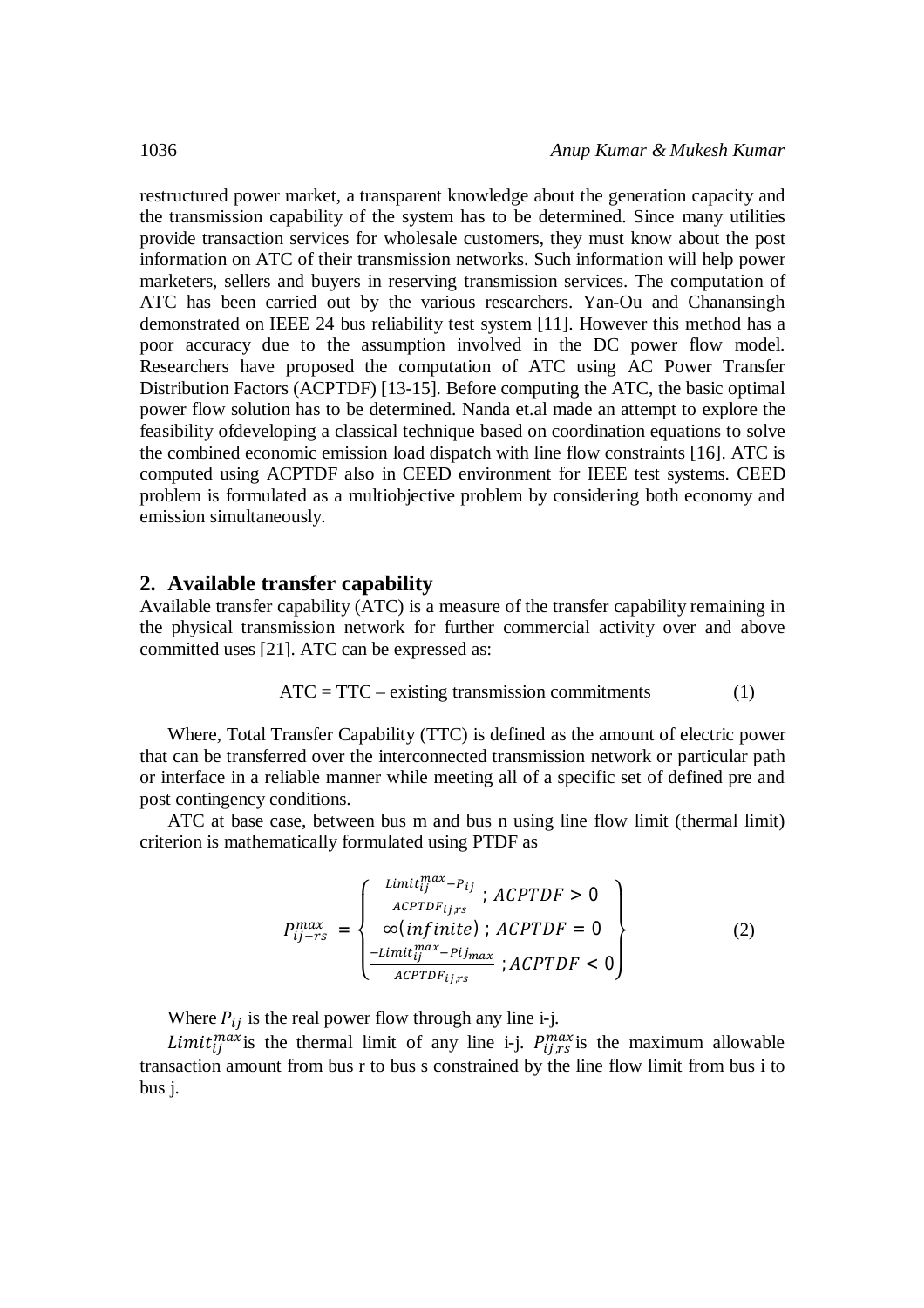#### **2.1 CEED problem formulation**

Optimisation of CEED problem has been mathematically formulated and is given by the following equation:

$$
\sum_{i=1}^{Ng} Pg = Pd + Pi \tag{3}
$$

Where

P<sup>d</sup> is the total load of the system and

 $P_i$  is the transmission losses of the system.

The power flow equation of the power network

$$
g\left(|v|,\theta\right)=0\tag{4}
$$

The inequality constraint on real power generation Pgi on real power generation of each generation i

$$
P_{gi}^{min} < P_{gi} < P_{gi}^{max} \tag{5}
$$

Where  $P_{gi}^{min}$  and  $P_{gi}^{max}$  are respectively minimum and maximum value of realpower allowed at generator I, respectively.

The inequality constraint on voltage of each PQ bus

$$
V_i^{min} < V_i < V_i^{max} \tag{6}
$$

Where  $V_i^{min}$  and  $V_i^{max}$  are respectively minimum and maximum voltage at bus i. Power limit on transmission line

$$
MVAfpq < MVAfpqmax \tag{7}
$$

Where MVA fpq max is the maximum rating of transmission line connects bus p and q.

The bi-objective combined economic emission dispatch problem is converted into single optimization problem by introducing price penalty factor h [18] as follows.

$$
Minimise \ \emptyset = FC + h * EC \tag{8}
$$

Subject to the power flow constraints of Eqs.  $(4) - (8)$ . The price penalty factor h blends the emission costs with fuel costs and φ is the total operating cost in US\$/h. The price penalty factor hi (US\$/lb) is the ratio between the maximum fuel cost and maximum emission of corresponding generator.

$$
h_i = \frac{FC(P_{gi}^{max})}{EC(P_{gi}^{max}} \text{ i}=1,2,\ldots,N_g \tag{9}
$$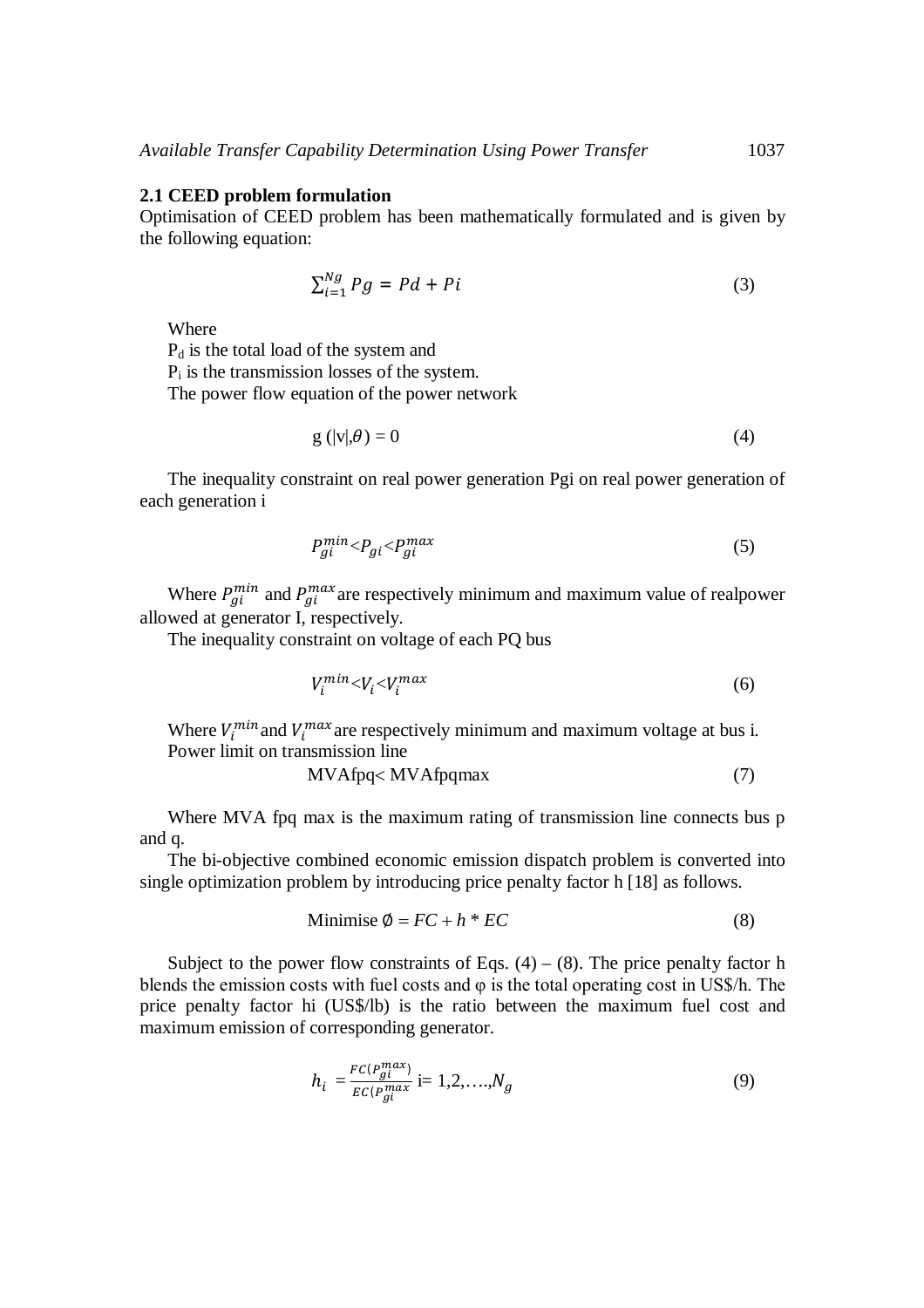## **3. Simulation Results and Discussion**

The assessment of ATC using ACPTDF has been conducted on IEEE 6 and 30 bus systems, slightly modified to represent simultaneous wheeling transaction in a restructured market.

#### **3.1 IEEE 6 bus system**

The bus data and line data for the sample system is taken from [22]. TheCEED base case values of the generator settings are taken from [20]. Two bilateral wheeling transactions T1 and T2 are carried on the IEEE 6 bus system to determine the ATC. Transactions were carried out between buses 3 and 6 and buses 2 and 5 respectively. The obtained ATC values for bilateral transaction T1 and T2 using DCPTDF and ACPTDF are given in Table 1.. NRLF method is practically inefficient and time consuming. So this method is not suited for deregulation environment.

**Table 1**: ATC (MW) – IEEE 6 bus system.

| <b>Transaction</b> | <b>DCPTDF</b> | <b>ACPTDF</b> | <b>NRLF</b> |
|--------------------|---------------|---------------|-------------|
|                    | method        | method        | method      |
| $T1(3-6)$          | 40.3331       | 41.0374       | 41.00       |
| $T2(2-5)$          | 43.6850       | 43.2484       | 43.00       |

#### **3.2 IEEE 30 bus system**

The bus data, line data and CEED base case values is taken from [20].Four simultaneous bilateral transactions and two multilateral transactions have been carried out to determine the ATC. It is inferred that ACPTDF is giving exact result from previous test system study, so the comparison is carried out only with that method. The obtained results for four bilateral transactions  $T_1$  to  $T_4$  using ACPTDF are given in Table 2. Further the results are justified with Repetitive AC Load Flow (NRLF) method and the power world simulator.

| <b>Transaction</b> | <b>ACPTDF</b> | <b>NRLF</b> |
|--------------------|---------------|-------------|
|                    | method        | method      |
| $T1(8-25)$         | 25.00         | 25.20       |
| $T2(5-30)$         | 11.45         | 13.93       |
| $T3(11-26)$        | 9.18          | 11.80       |
| $T4(2-8)$          | 21.94         | 23.555      |

**Table 2**: ATC (MW) - IEEE 30 bus system.

The calculated ACPTDF values are listed in table 3 for the abovetransactions. The ACPTDF having the highest value for each transaction is represented with bold case.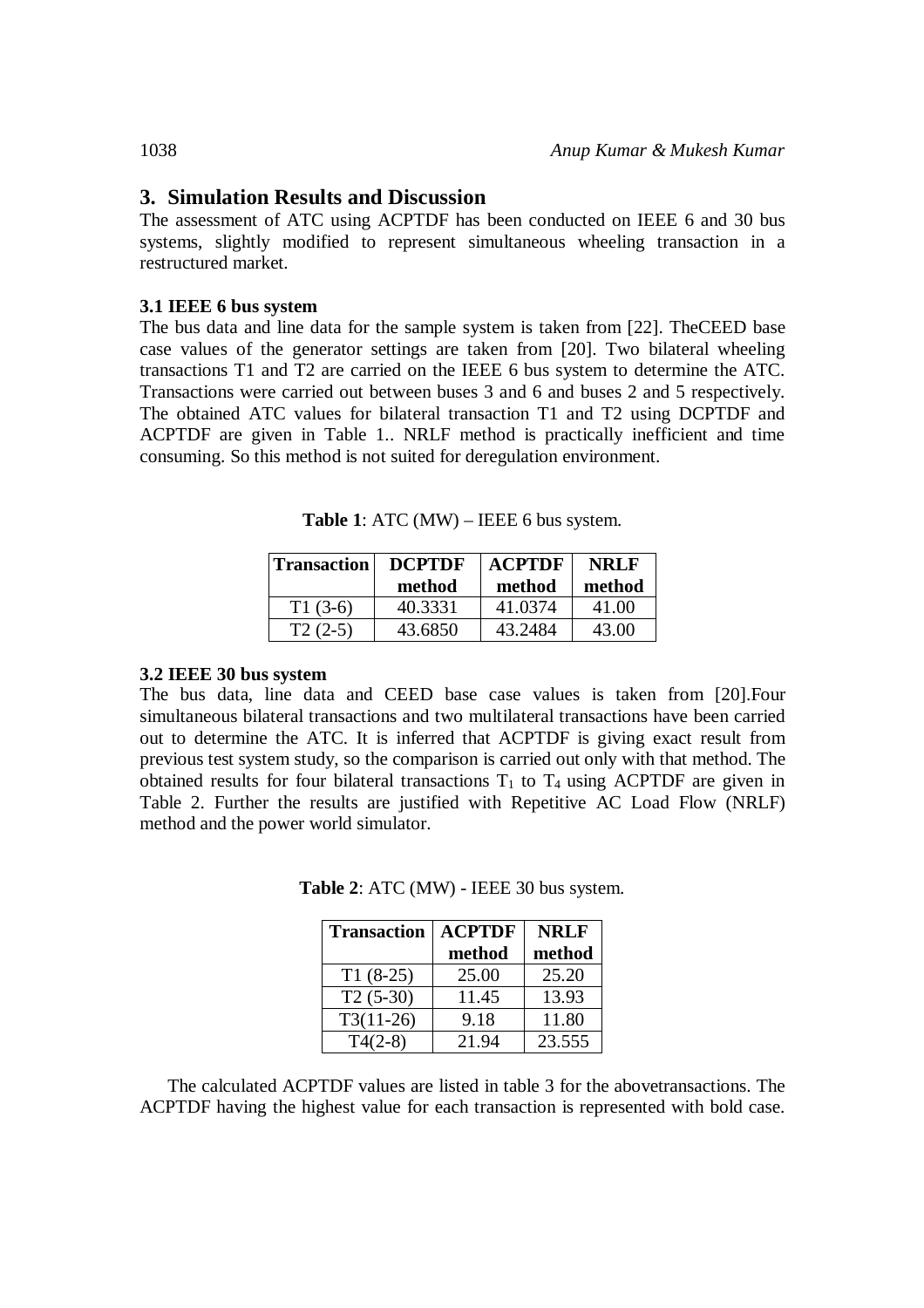ATC value of each transaction is matching with bold case value of the particular line. For example ACPTDF value of line 6-8 is represented in bold case because of highest value in the transaction T1. This gives the indication of ATC lies in that line and similarly it is observed for all the transactions (lines 27-30, 25-26& 6-28). The determination of ATC under CEED environment for the multilateral transaction is carried out between seller buses 2 &11 and buyer buses 28 & 26.

| <b>Test systems</b> | <b>ACPTDF</b><br>method | <b>NRLF</b><br>method |
|---------------------|-------------------------|-----------------------|
| <b>IEEE 6 bus</b>   | 77                      | 10.7                  |
| IEEE 30 bus         | 55.89                   | 64.01                 |

**Table 3**: Execution time in seconds for ATC determination of two test systems.

# **4. Conclusion**

To have open access non-discriminatory operation in a restructuredmarket, a transparent knowledge of the system capability is beneficial. This paves the way for the determination of ATC in a restructured power system. The ATC value serves as an important indicator of system performance. It is useful in making power transaction contracts in the system. This paper made an attempt forthe calculation of ATC using AC power transfer distribution factors in combined economic and emission environment. The accuracy of the proposed method has been justified by comparing the obtained results with standard NRLF and Power world simulator results.

# **References**

- [1] Hugh Rudnick, "Planning in a deregulated environment in developing countries :Bolivia, Chile, Peru", IEEE Power Engineering Review 16 (7) (1996) 18-19.
- [2] R.D.Tabors, "Lessons from the UK and Norway", IEEE Spectrum 33(8)(1996) 45-49.
- [3] A.Srivastava and M.Shahidehpour, "Restructuring choices for the Indian power sector", IEEE Power Engineering Review (2002) 25-29.
- [4] V.T. Baji and S.Ashok, "Wheeling power a case study in India", Electrical Power &Energy systems 20 (5) (1998) 333-336.
- [5] Yog Raj Sood, Narayana Prasad Padhy and H.O.Gupta, "Wheeling of power under deregulated environment of power industry-A bibliographical survey" IEEE Transactions on Power systems 17 (3) (2002) 870-878.